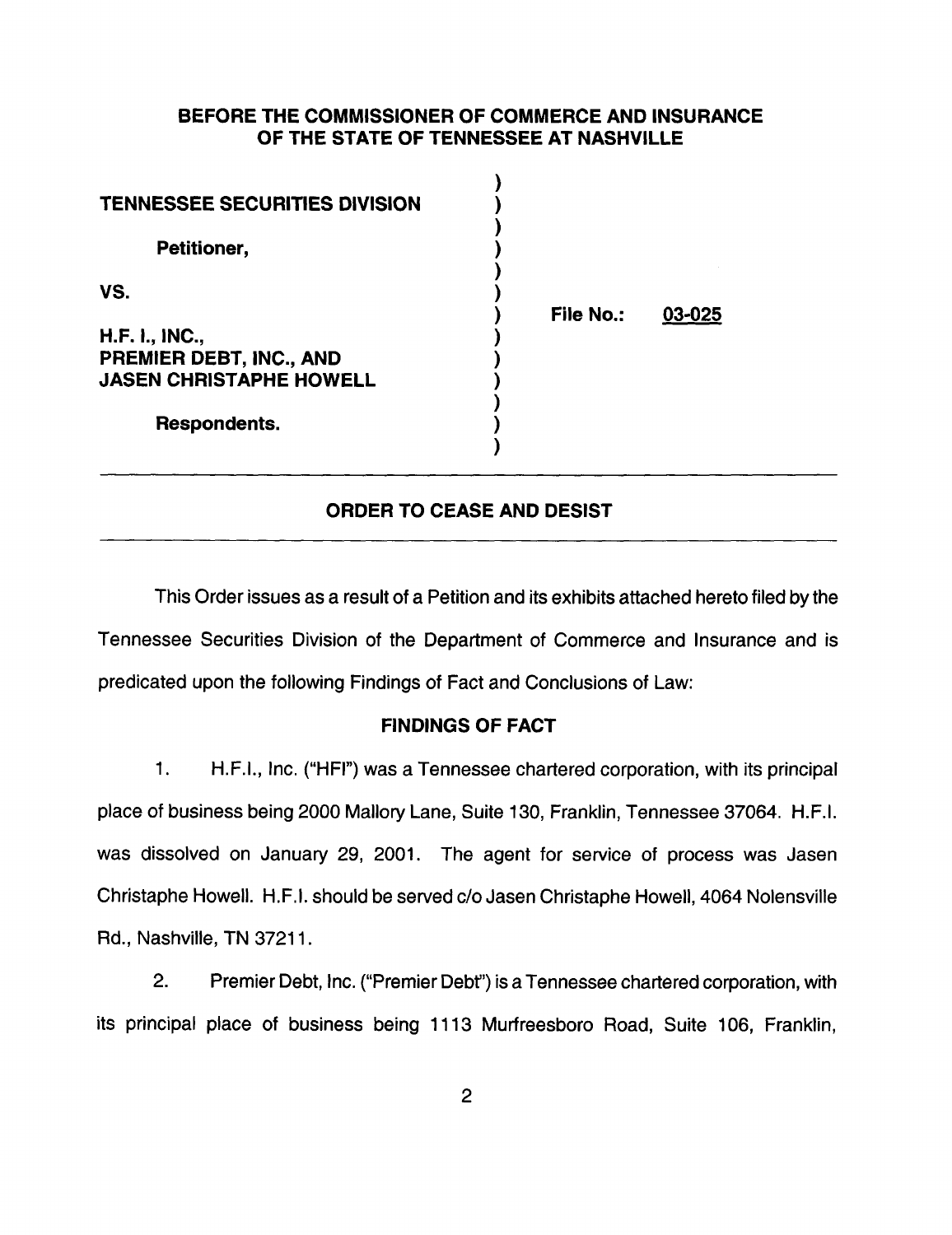Tennessee 37064. The agent for service of process is Jasen Christaphe Howell, 4064 Nolensville Rd., Nashville, TN 37211.

3. Jasen Christaphe Howell ("Howell") is a natural person, believed to be an employee, agent, officer, director, owner or other affiliated person of HFI and/or Premier Debt, with his address being 4064 Nolensville Rd., Nashville, TN 37211.

4. Catalino Moreno ("Moreno") is a citizen and resident of Davidson County, Tennessee. His address is 110 21<sup>st</sup> Ave. South, Suite 104, Nashville, TN 37203.

5. Victor Carl Jones ("Jones") is a citizen and resident of North Carolina. His address is 305 Rochelle Drive, Knightdale, NC 27545.

6. Howard Cannon ("Cannon") is a citizen and resident of Alabama. His address is 65 Woodbury Dr., Sterrett, Alabama 35147.

7. HFI, or a successor entity, is or has offered and/or sold securities from and/or in the state of Tennessee.

8. Premier Debt is currently offering and/or selling securities from and/or in the state of Tennessee.

9. Howell is currently offering and/ or selling securities from and/or in the state of Tennessee.

10. On or about December, 2002, it was brought to the attention of the Division that HFI and Howell were in the business of selling debt. Moreno, a citizen and resident of Tennessee, had been sold \$151,525.00 of delinquent credit card debt for \$4,500.00. For the investment, Moreno would receive the proceeds of the debt collected minus the cost of collection.

11. Dale B. Clements, Chief of Enforcement for the Division of Securities, began a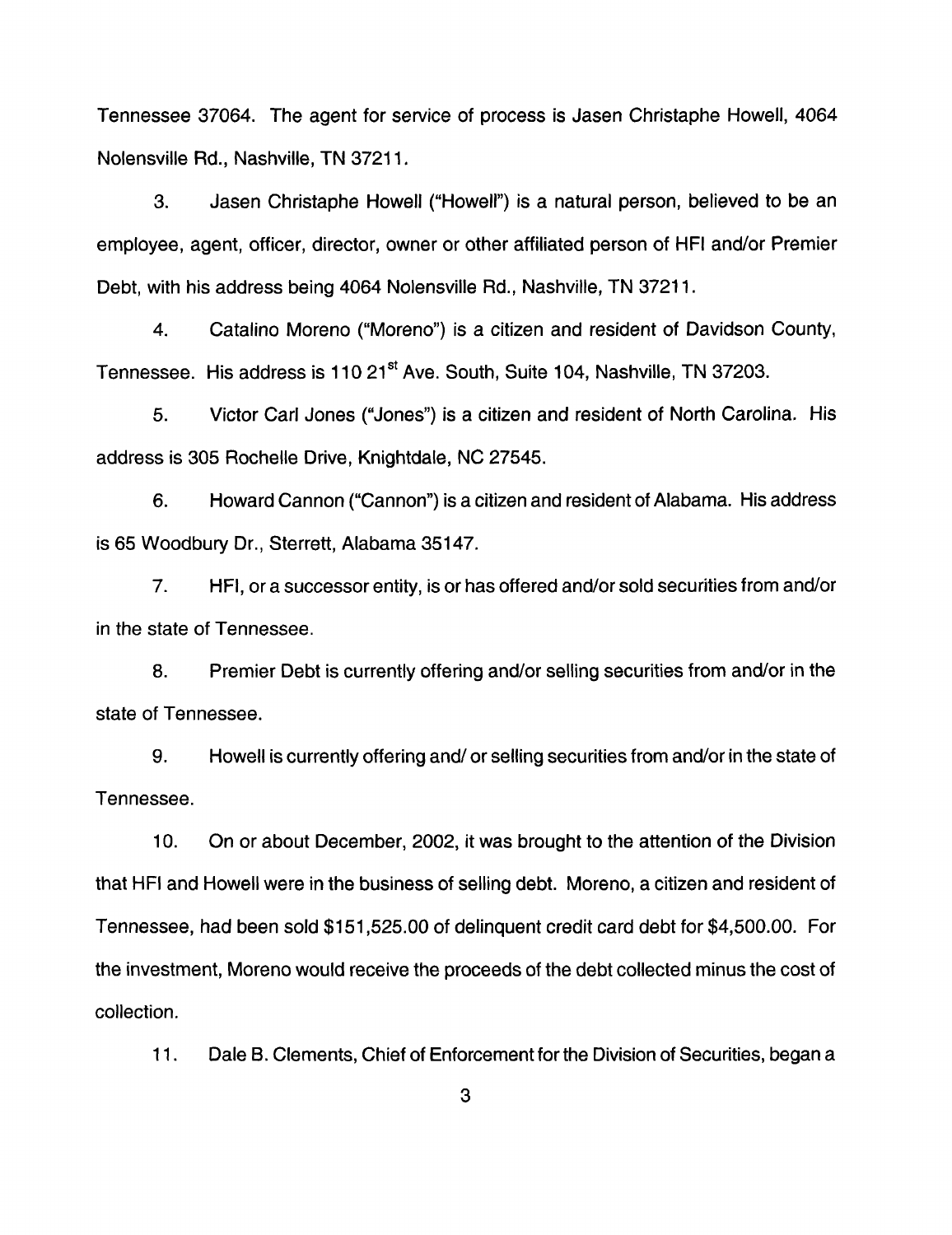preliminary investigation regarding the matter. He learned HFI had been incorporated on July 9, 1997 in Tennessee. He further learned that the corporation was administratively dissolved on April16, 1999 and was reinstated on March 29, 2000. Articles of Termination were filed on January 29, 2001. HFI is now inactive.

12. Mr. Clements interviewed Moreno by phone on December 13, 2002. Moreno stated that Howell informed him that he would be able to recoup three-fourths of the debt purchased and that he would be able to double his money on the investment. Howell further told Moreno that there was "no risk" and that the investment was a "sure thing."

13. Howell additionally advised Moreno that the quality of the credit card debt was very good. Howell told Moreno that he had already made arrangements with Craig & Associates to collect the debt and that no activity was required on Moreno's part to collect the debt.

14. The credit card debt had been placed for collection with Craig & Associates which soon went out of business. Moreno contacted another collection agency. Moreno was advised, however, that the accounts were uncollectible. Some accounts were over ten years old. Additionally, Howell had not provided any contact information or social security numbers. Moreno was told that it would be impossible to collect the debts and that he had been sold a bogus business.

15. In early 2003, the Division received a complaint from Jones regarding Premier Debt. A preliminary investigation of Premier Debt indicated that it is a Tennessee corporation chartered on January 29, 2001. It was further determined that Premier Debt was basically a successor to HFI and that Howell was running the Premier Debt business.

16. The complaint from Jones indicated that he had seen an advertisement in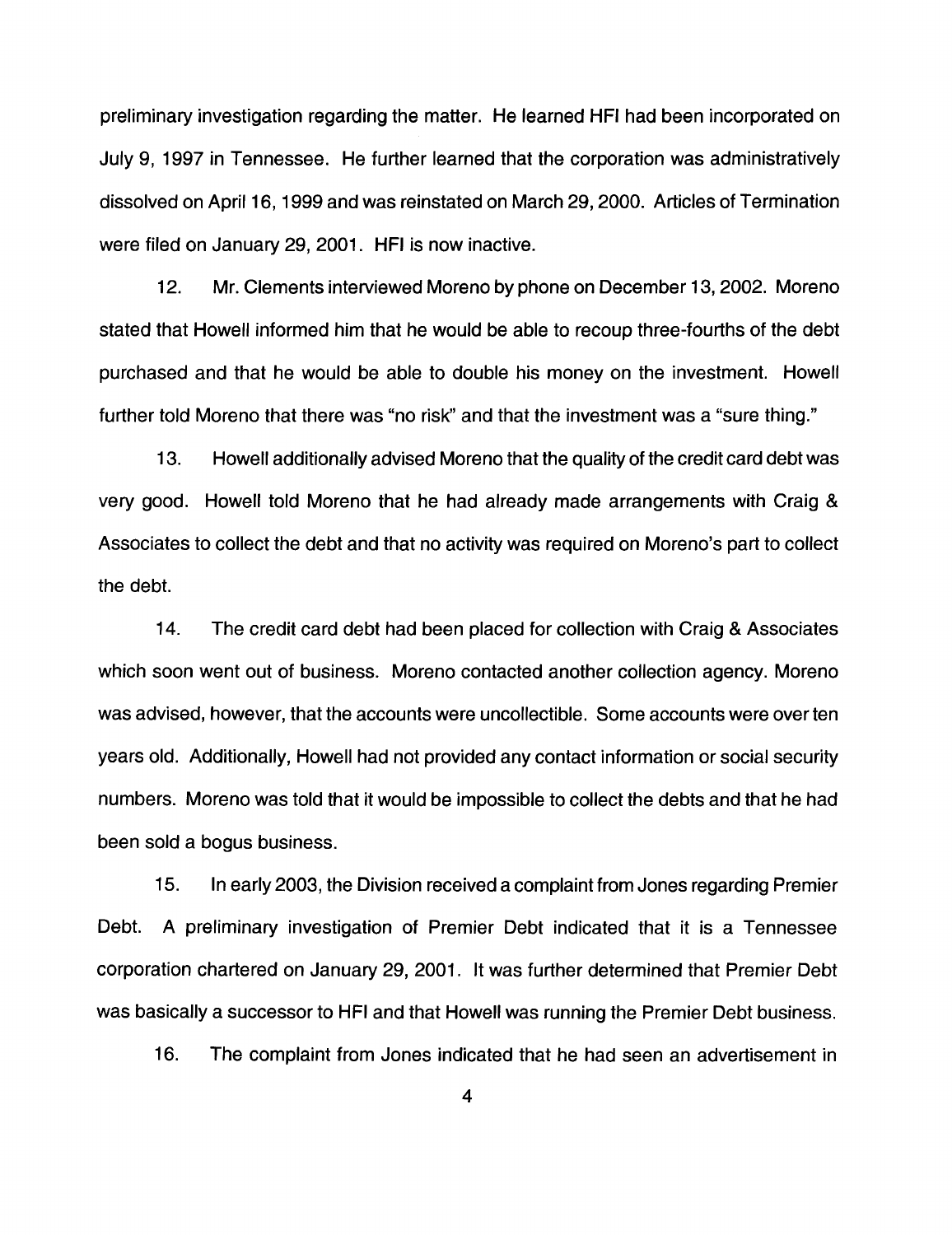USA Today which read "\$1 00,000 in debt for \$2,500." Jones called the telephone number and spoke with Howell. Howell stated that he had a large overload of credit debt that he could not service. Howell advised Jones that he could purchase the debt, send settlement letters to the delinguent account holders, and that Jones could expect a response within 10 days. Howell promised to provide current contact information, social security numbers, and current phone numbers for the account holders.

17. Jones invested \$2,500.00 and received a list of 52 accounts. After sending settlement letters, 60% of the letters were returned as undeliverable. Additionally, Jones began receiving calls from attorneys representing clients who claimed they had never incurred the debts. Despite numerous attempts to contact Howell, the calls were never returned.

18. An additional referral for fraudulent activity was received by the Division on September 17, 2003 from the Franklin Police Department in Williamson County, Tennessee. The information provided indicated that Cannon had also purchased delinquent credit accounts from Howell through Premier Debt. Again, the debts were uncollectible.

19. It is unknown how many Tennesseans or individuals from other states have invested, have been solicited to invest, or will be solicited to invest in Premier Debt and/or HFI debt purchasing scheme. The amount invested known to the Division at this time is \$27,495.00 by ten (10) investors, but the total amount could potentially be thousands of dollars more depending on the number of investors. Based on the most recent referral and complaint received, the Division has no information to indicate that Respondents are not currently soliciting more [potential] investors from or in the state of Tennessee and other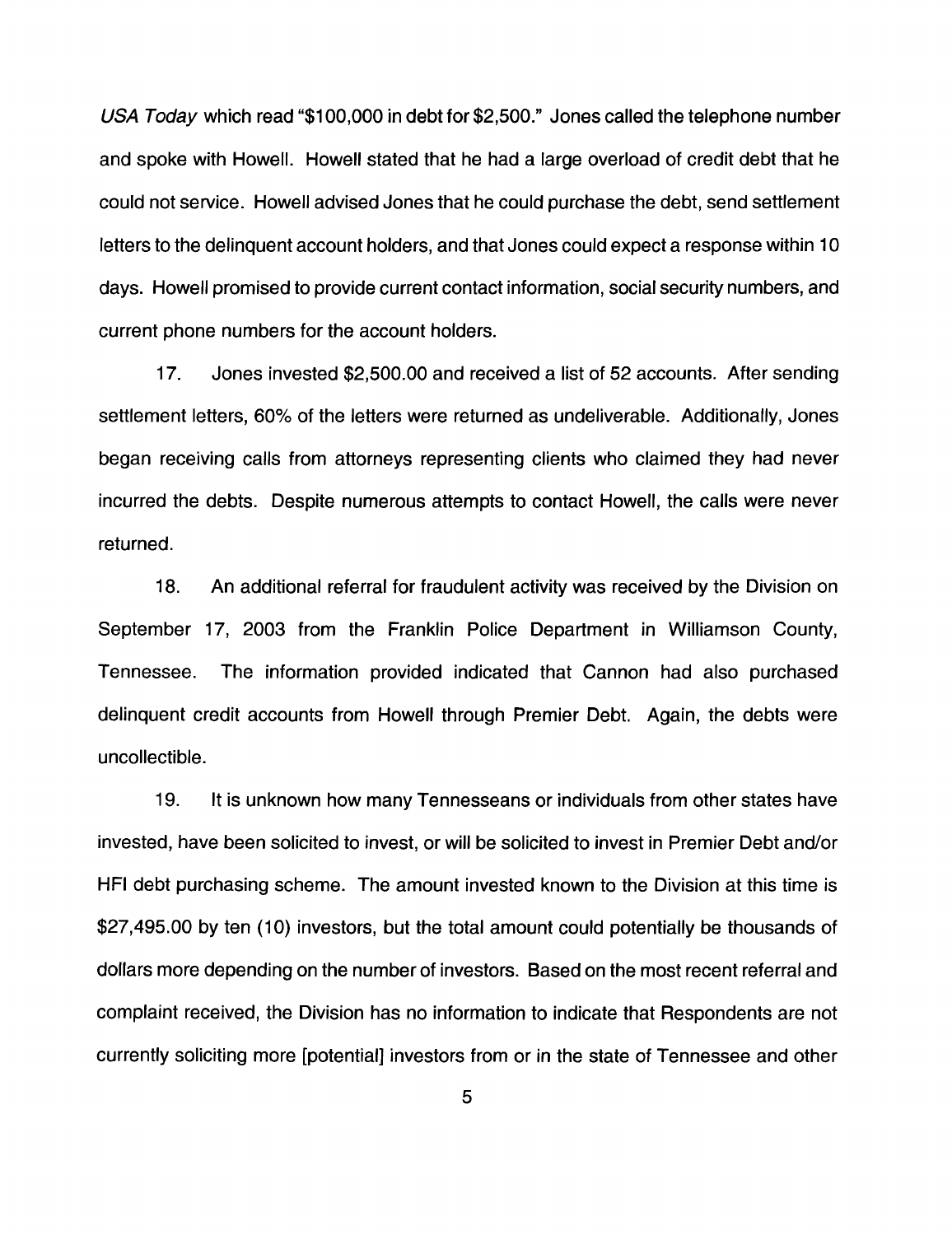states.

20. HFI is not currently, nor has the company ever been, registered as a brokerdealer, agent of a broker-dealer, or investment adviser with the Division pursuant to the Tennessee Securities Act of 1980, as amended. Moreover, HFI has never registered a securities offering with the Division.

21. Premier Debt is not currently, nor has the company ever been, registered as a broker-dealer, agent of a broker-dealer, or investment adviser with the Division pursuant to the Tennessee Securities Act of 1980, as amended. Moreover, Premier Debt has never registered a securities offering with the Division.

22. Howell is not currently, nor has he ever been, registered as a broker-dealer, agent of a broker-dealer, or investment adviser with the Division pursuant to the Tennessee Securities Act of 1980, as amended.

23. The Respondents are presently and will continue to offer and/or sell unregistered securities, without the proper registration, from or in the state of Tennessee. As result of this activity the public will suffer immediate and irreparable injury, loss or damage.

24. The Respondents, in connection with the offer, sale and purchase of the security in this state, will continue to violate Tennessee Code Annotated§ 48-2-121(b) by stating that 1) that there is no risk in the investment, 2) that the investment is a sure thing, 3) that the quality of debt is very good, 4) that the investor will be able to recoup certain percentages of the debt purchased, and 5) that the investor will be able to profit on the investment.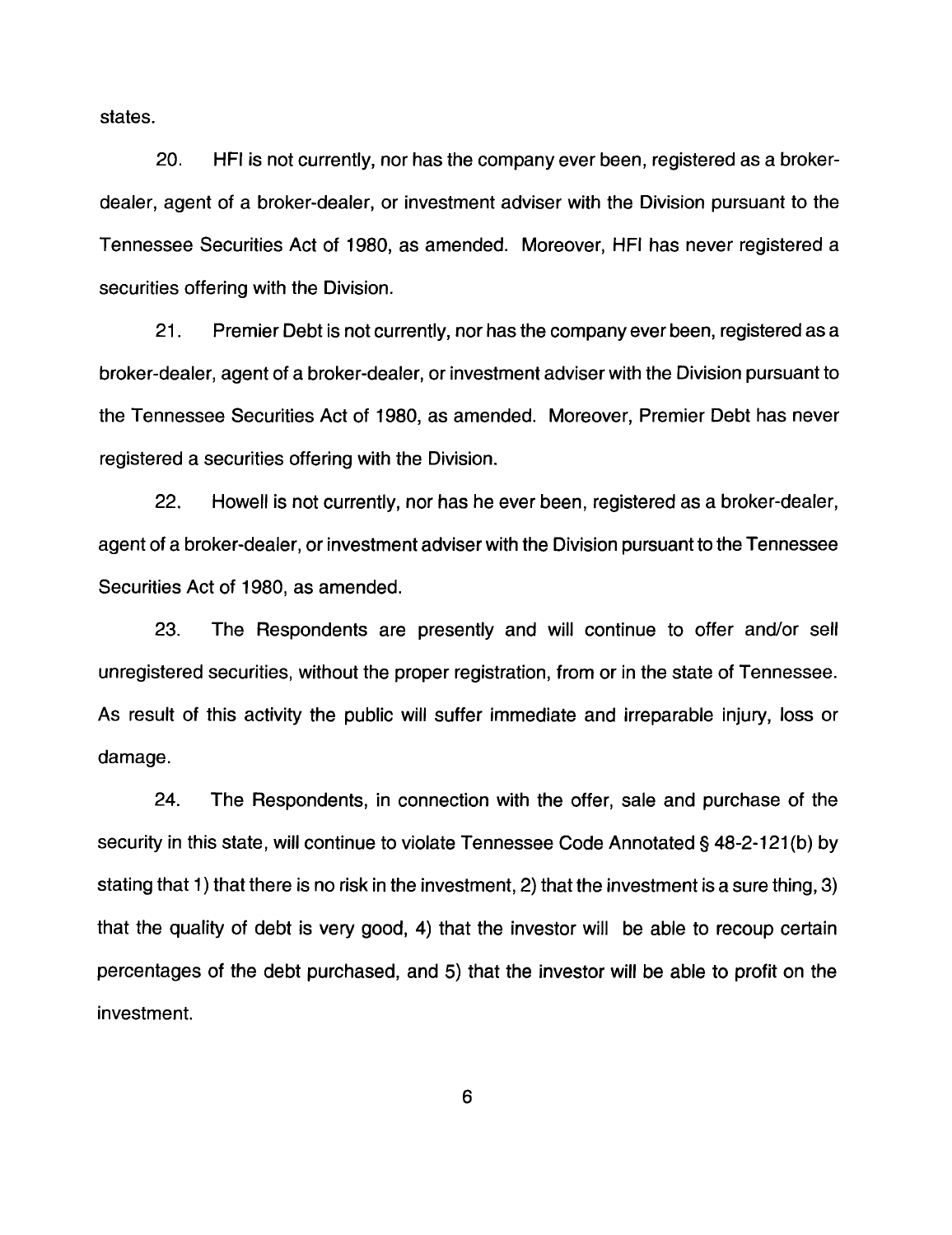25. It is unknown how many Tennesseans or individuals from other states have invested, have been solicited to invest, or will be solicited to invest in Premier Debt and/or HFI debt purchasing scheme. The amount invested known to the Division at this time is \$27,495.00 by ten (10) investors, but the total amount could potentially be thousands of dollars depending on the number of investors. Based on the most recent referral and complaint received, the Division has no information to indicate that Respondents are not currently soliciting more [potential] investors from or in the state of Tennessee and other states.

26. This Order is in the public interest and necessary for the protection of investors, and consistent with the purposes fairly intended by the Act.

#### **CONCLUSIONS OF LAW**

1. Tennessee Code Annotated §48-2-1 04 provides that it is unlawful for any person to sell any security in this state unless it is registered with the Division, qualified for an exemption pursuant to §48-2-1 03, or a covered security.

2. Tennessee Code Annotated § 48-2-102 provides that a security includes investment contracts. In King v. Pope, 91 S.W.3d 314, 320-322 (Tenn. 2002), the court held that an instrument or agreement would be considered an investment contract when (1) an offeree furnishes initial value to an offeror, (2) a portion of this initial value is subjected to the risks of the enterprise, (3) the furnishing of the initial value is induced by the offeror's promises or representations which give rise to a reasonable understanding that a valuable benefit of some kind, over and above the initial value, will accrue to the offeree as a result of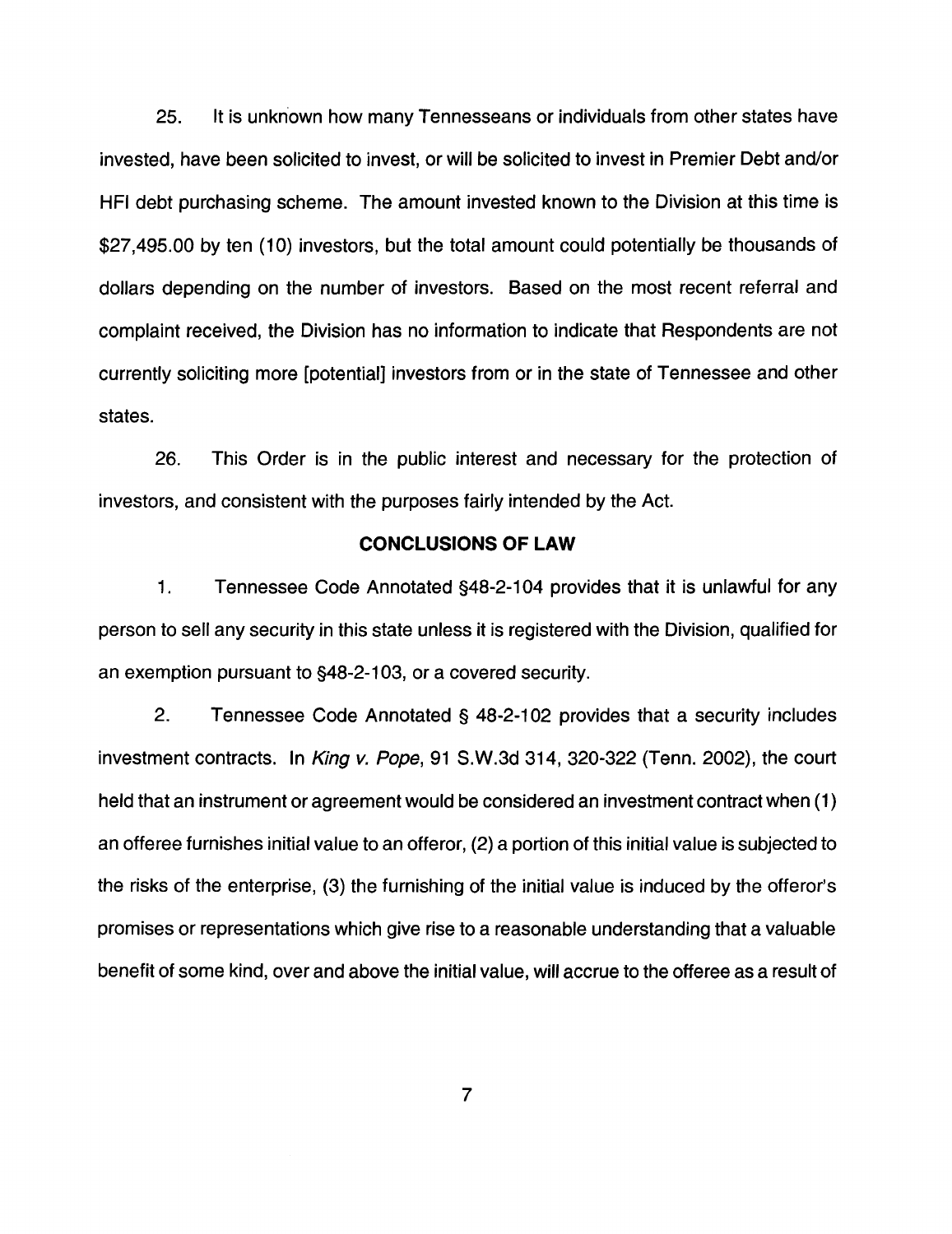the operation of the enterprise, and (4) the offeree does not receive the right to exercise practical and actual control over the managerial decisions of the enterprise.

3. Tennessee Code Annotated §48-2-1 02 provides that a security includes notes.

4. Based upon the Findings of Fact and the Exhibits filed by the Petitioner, the Respondents have violated and are violating Tennessee Code Annotated §48-2-104 by offering, issuing, and/or selling unregistered securities to Tennessee residents.

5. Tennessee Code Annotated §48-2-102(3) provides that a "broker-dealer" means any person engaged in the business of effecting transactions in securities for the account of others, or any person engaged in the business of buying or selling securities issued by one (1) or more other persons for such person's own account and as part of a regular business rather than in connection with such person's investment activities.

6. Tennessee Code Annotated §48-2-1 02(2) provides that an "agent" means any individual, other than a broker-dealer, who represents a broker-dealer in effecting or attempting to effect purchases or sales of securities from or in this state.

7. Tennessee Code Annotated §48-2-1 09(a) provides that it is unlawful for any person to transact business from or in this state as a broker-dealer or agent unless such person is registered as a broker-dealer or agent under this part.

8. Tennessee Code Annotated §48-2-109(b) provides that it is unlawful for any broker-dealer to employ an agent to transact business as an agent unless the agent is registered under this part.

9. Based upon the Findings of Fact and the Exhibits filed by the Petitioner, Respondents have violated and are violating Tennessee Code Annotated §48-2-1 09(a) and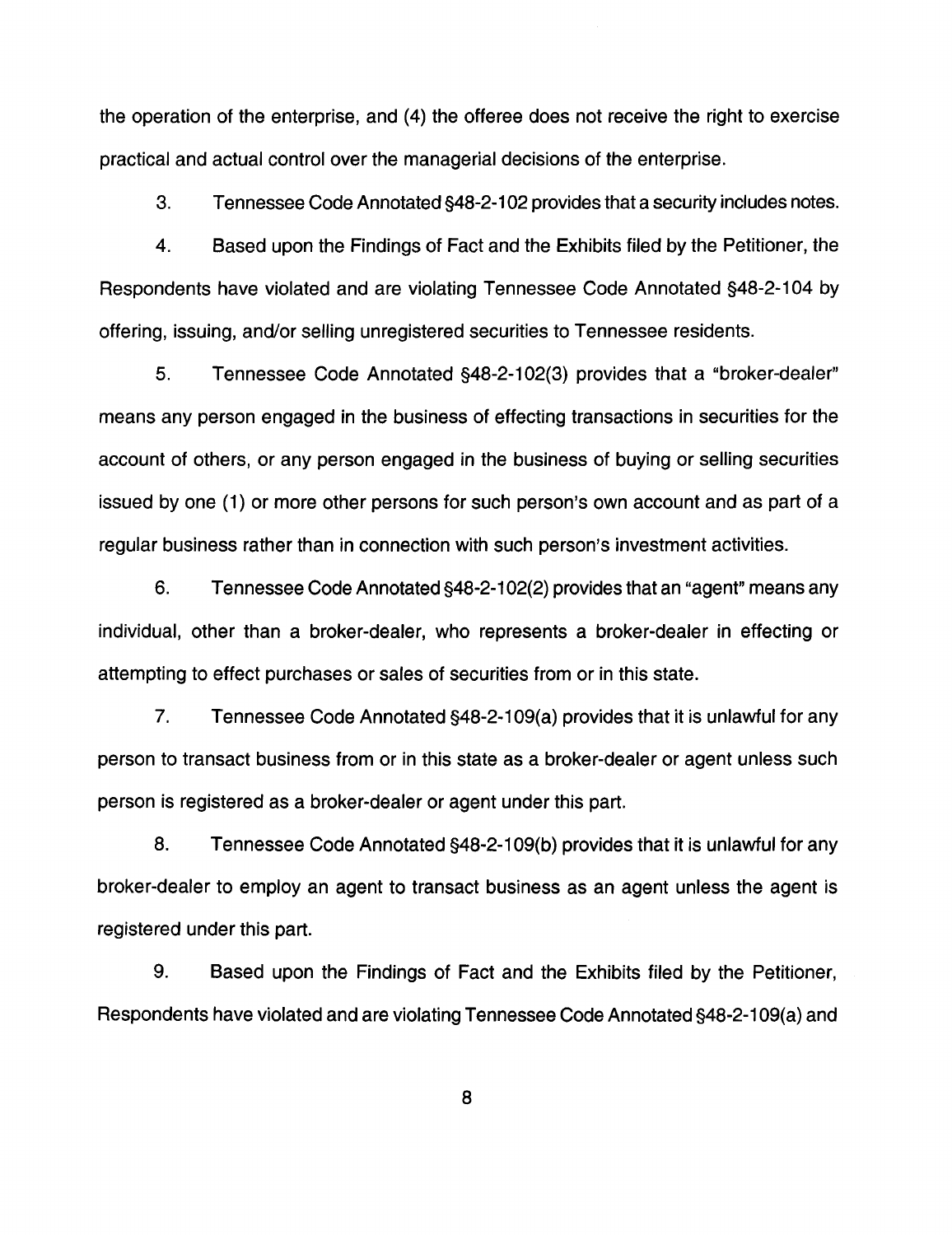(b) by acting as unregistered broker-dealers and/or employing unregistered agents to solicit Tennessee residents.

10. Based upon the Findings of Fact and the Exhibits filed by the Petitioner, Respondents have violated and are violating Tennessee Code Annotated §48-2-109(a) by acting as broker-dealers and/or unregistered agents of a broker-dealer from and in the state of Tennessee.

11. Tennessee Code Annotated§ 48-2-121(b) provides that it is unlawful for any person, in connection with the offer, sale or purchase of any security in this state, directly or indirectly, to make any untrue statement of a material fact or omit to state a material fact necessary in order to make the statements made, in light of the circumstances under which they are made, not misleading.

12. Based upon the Findings of Fact, the Respondents have violated and are violating Tennessee Code Annotated§ 48-2-121 (a) by stating that 1) that there is no risk in the investment, 2) that the investment is a sure thing, 3) that the quality of debt is very good, 4) that the investor will be able to recoup certain percentages of the debt purchased, and 5) that the investor will be able to profit on the investment.

13. Tennessee Code Annotated §48-2-116 provides that the Commissioner may make, promulgate, amend, and rescind such Orders as are necessary to carry out the provisions of the Tennessee Securities Act of 1980, as amended, and that such Order is in the public interest, necessary for the protection of investors and consistent with the purposes fairly intended by the policy and provisions of the Act.

14. Tennessee Code Annotated §48-2-116(e)(2) states, in pertinent part, that no Order may be entered without: 1) prior notice to affected parties, unless the Commissioner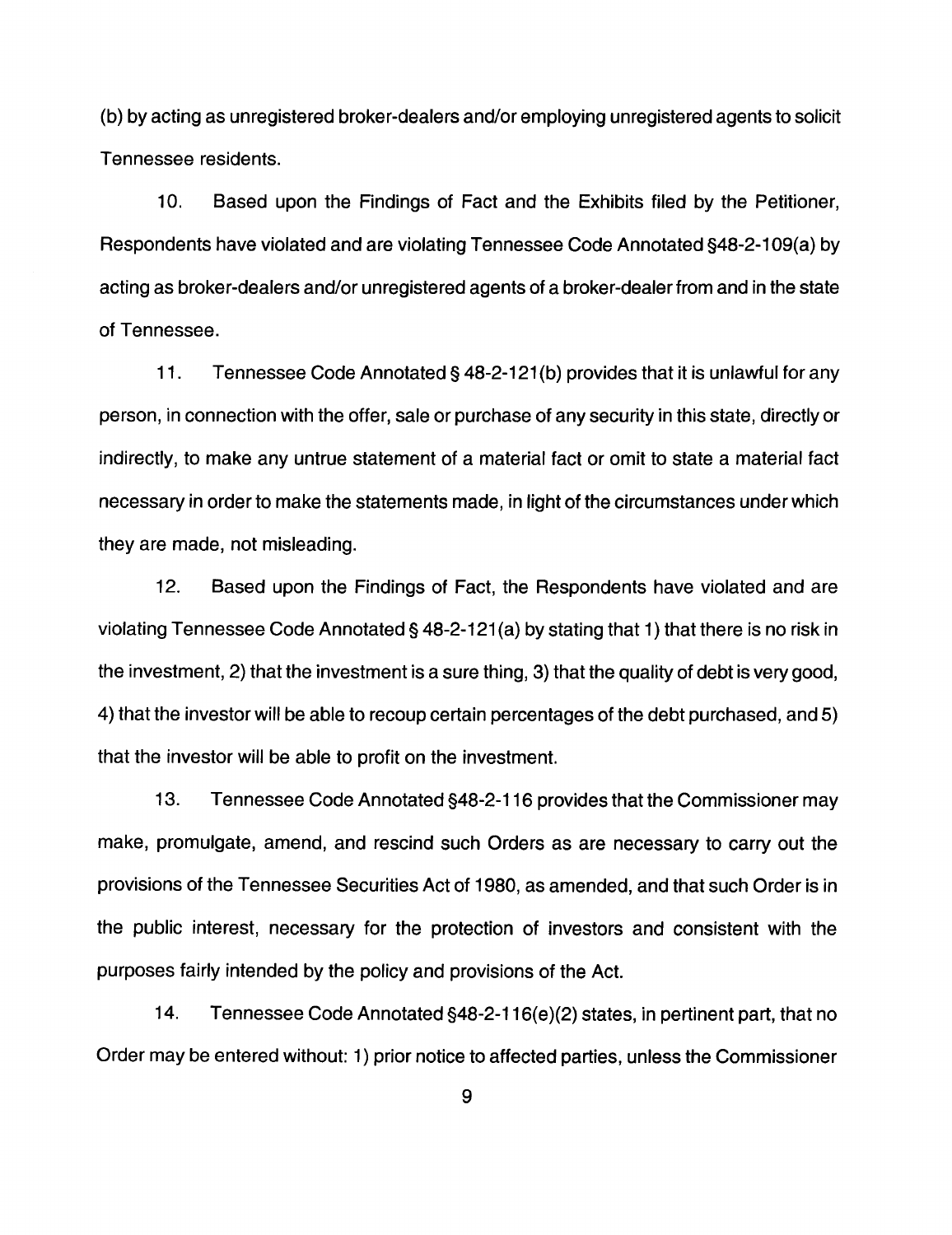determines that prior notice would not be in the public interest and would be detrimental to the protection of investors; 2) an opportunity for a hearing before the Commissioner; and 3) written Findings of Fact and Conclusions of Law.

15. Based upon the Findings of Fact, it would not be in the public interest and it would be detrimental to the protection of investors if prior notice of this Order were given to affected parties.

**NOW, THEREFORE,** in consideration of the foregoing, it is **ORDERED** that:

1. The Respondents, H.F.I., Inc., Premier Debt, Inc., and Jasen Christaphe Howell, shall comply with the provisions of the Tennessee Securities Act of 1980, as amended.

2. The Respondents, H.F.I., Inc., Premier Debt, Inc., and Jasen Christaphe Howell, shall cease and desist in the further conduct as a broker-dealers from or in the state of Tennessee until such time as it is effectively registered with the Division to engage in such activity. Specifically, the Respondents, H.F.I., Inc., Premier Debt, Inc., and Jasen Christaphe Howell, shall immediately cease and desist from the sale of investment contracts and/or notes in the form of delinquent credit accounts to individuals in Tennessee and in other states, as well as immediately cease and desist from any activity associated with the sale of these and other securities.

3. The Respondents, , shall cease and desist in further conduct as agents of a broker-dealer from or in the State of Tennessee until such time each is effectively registered with the Division to engage in such activity. Specifically, the Respondents, H.F.I., Inc., Premier Debt, Inc., and Jasen Christaphe Howell, shall immediately cease and desist from the sale of investment contracts and/or notes in the form of delinquent credit accounts to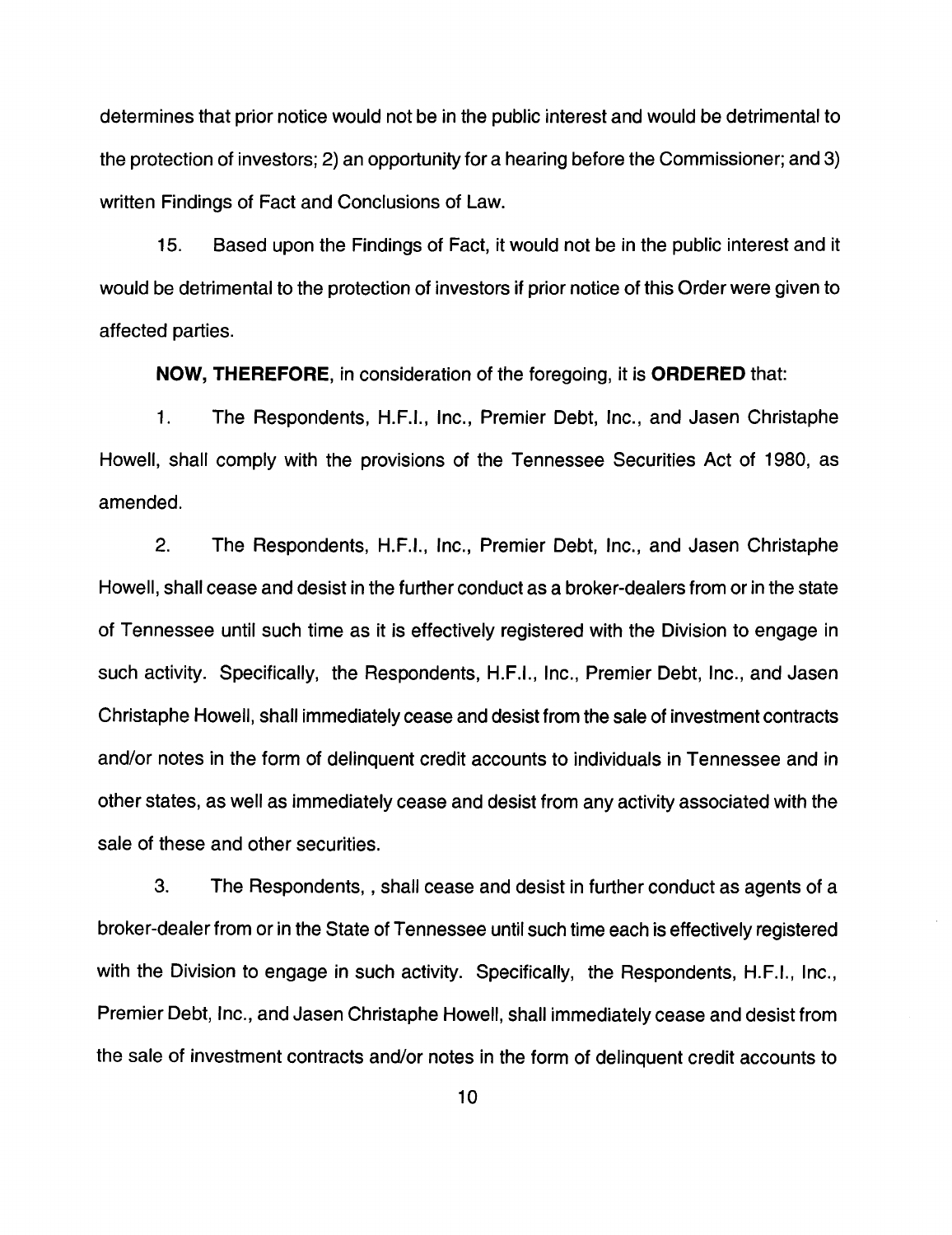individuals in Tennessee and in other states, as well as immediately cease and desist from any activity associated with the sale of these and other securities.

4. All Respondents shall cease and desist the further offer and/or sale and/or issuance of unregistered securities from and in the state of Tennessee. Specifically, the Respondents, H.F.I., Inc., Premier Debt, Inc., and Jasen Christaphe Howell, shall immediately cease and desist from the sale of investment contracts and/or notes in the form of delinquent credit accounts to individuals in Tennessee and in other states, as well as immediately cease and desist from any activity associated with the sale of these and other securities.

5. The Respondents shall cease and desist, from and in the state of Tennessee, in making any untrue statement of a material fact or omitting to state a material fact necessary in order to make the statements made, in light of the circumstances under which they are made, not misleading.

6. All persons in any way assisting, aiding, or helping any of the aforementioned Respondents in any of the aforementioned violations of the Tennessee Securities Act of 1980, as amended, Tennessee Code Annotated §§48-2-1 01 et seq. shall cease and desist from all such activities in violation of the Tennessee Securities Act of 1980, as amended.

This Order is not intended to prohibit any lawful conduct in which any of the Respondents might be engaged.

Entry of this Order shall not in any way restrict the Tennessee Securities Division or the Commissioner of Commerce and Insurance from taking further action with respect to these or other possible violations by Respondents of the Act or any of the Rules promulgated there under.